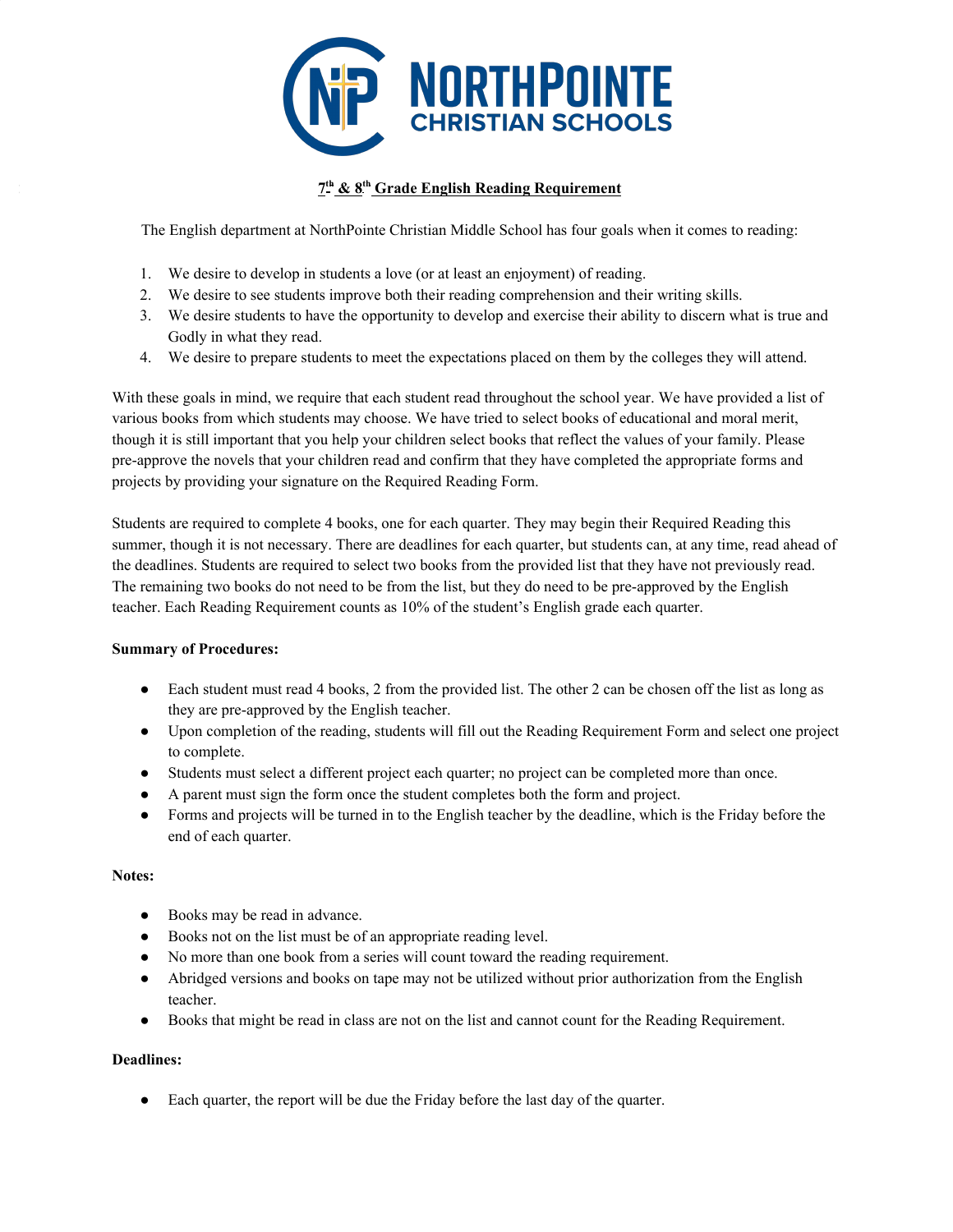#### **7 th & 8th Grade Book List**

| 1. | Adams                  | <b>Watership Down</b>                                                     |
|----|------------------------|---------------------------------------------------------------------------|
| 2. | Alcott                 | Little Women                                                              |
| 3. | Avi                    | Crispin: The Cross of Lead                                                |
| 4. | Avi                    | True Confessions of Charlotte Doyle                                       |
| 5. | Balliett               | <b>Chasing Vermeer</b>                                                    |
| 6. | <b>Bloor</b>           | Tangerine                                                                 |
| 7. | Boyne                  | The Boy in the Striped Pajamas                                            |
| 8. | <b>Burnett</b>         | The Secret Garden                                                         |
| 9. | Burpo                  | Heaven is for Real                                                        |
|    | 10. Cousins            | Game Changer: Faith, Football, and Finding Your Way                       |
|    | 11. Crane              | Red Badge of Courage                                                      |
|    | 12. Curtis             | <b>Bud</b> , Not Buddy                                                    |
|    | 13. Curtis             | The Watsons Go to Birmingham $-1963$                                      |
|    | 14. Davis              | Kisses From Katie                                                         |
|    | 15. Davis              | <b>Raising Dragons</b>                                                    |
|    | 16. Davis & Uwitonze   | Her Own Two Feet: A Rwandan Girl's Brave Fight to Walk                    |
|    | 17. Dickens            | Oliver Twist                                                              |
|    | 18. Frank              | Diary of a Young Girl: Anne Frank                                         |
|    | 19. Fox                | <b>Slave Dancer</b>                                                       |
|    | 20. Goldman            | The Princess Bride                                                        |
|    | 21. Hamilton           | Soul Surfer                                                               |
|    | 22. Harris             | Do Hard Things                                                            |
|    | 23. Hesse              | Out of the Dust                                                           |
|    | 24. Hunt               | <b>Across Five Aprils</b>                                                 |
|    | 25. Hunt               | No Promises in the Wind                                                   |
|    | 26. Hunter             | Generation Change: Roll Up Your Sleeves and Change the World              |
|    | 27. Hyde               | Pay It Forward                                                            |
|    | 28. Kamkwamba & Mealer | The Boy Who Harnessed the Wind: Creating Currents of Electricity and Hope |
|    | 29. London             | Call of the Wild                                                          |
|    | 30. Magorian           | Good Night, Mr. Tom                                                       |
|    | 31. Melvin             | Chasing Space: An Astronaut's Story of Grit, Grace, and Second Chances    |
|    | 32. Montgomery         | Anne of Green Gables                                                      |
|    | 33. Palacio            | Wonder                                                                    |
|    | 34. Paterson           | The Bridge to Terabithia                                                  |
|    | 35. Paterson           | Jacob Have I Loved                                                        |
|    | 36. Peck               | A Long Way From Chicago                                                   |
|    | 37. Schmidt            | Lizzie Bright and the Buckminster Boy                                     |
|    | 38. Schmidt            | The Wednesday Wars                                                        |
|    | 39. Spinelli           | Wringer                                                                   |
|    | 40. Steinbeck          | The Pearl                                                                 |
|    | 41. Stevenson          | Kidnapped                                                                 |
|    | 42. Taylor             | The Road to Memphis                                                       |
|    | 43. Taylor             | Let the Circle Be Unbroken                                                |
|    | 44. TeBow              | Through My Eyes                                                           |
|    | 45. Ten Boom           | The Hiding Place                                                          |
|    | 46. Tolkien            | The Hobbit                                                                |
|    | 47. Ullman             | Banner in the Sky                                                         |
|    | 48. Yates              | Amos Fortune, Free Man                                                    |
|    | 49. Yankoski           | Under the Overpass                                                        |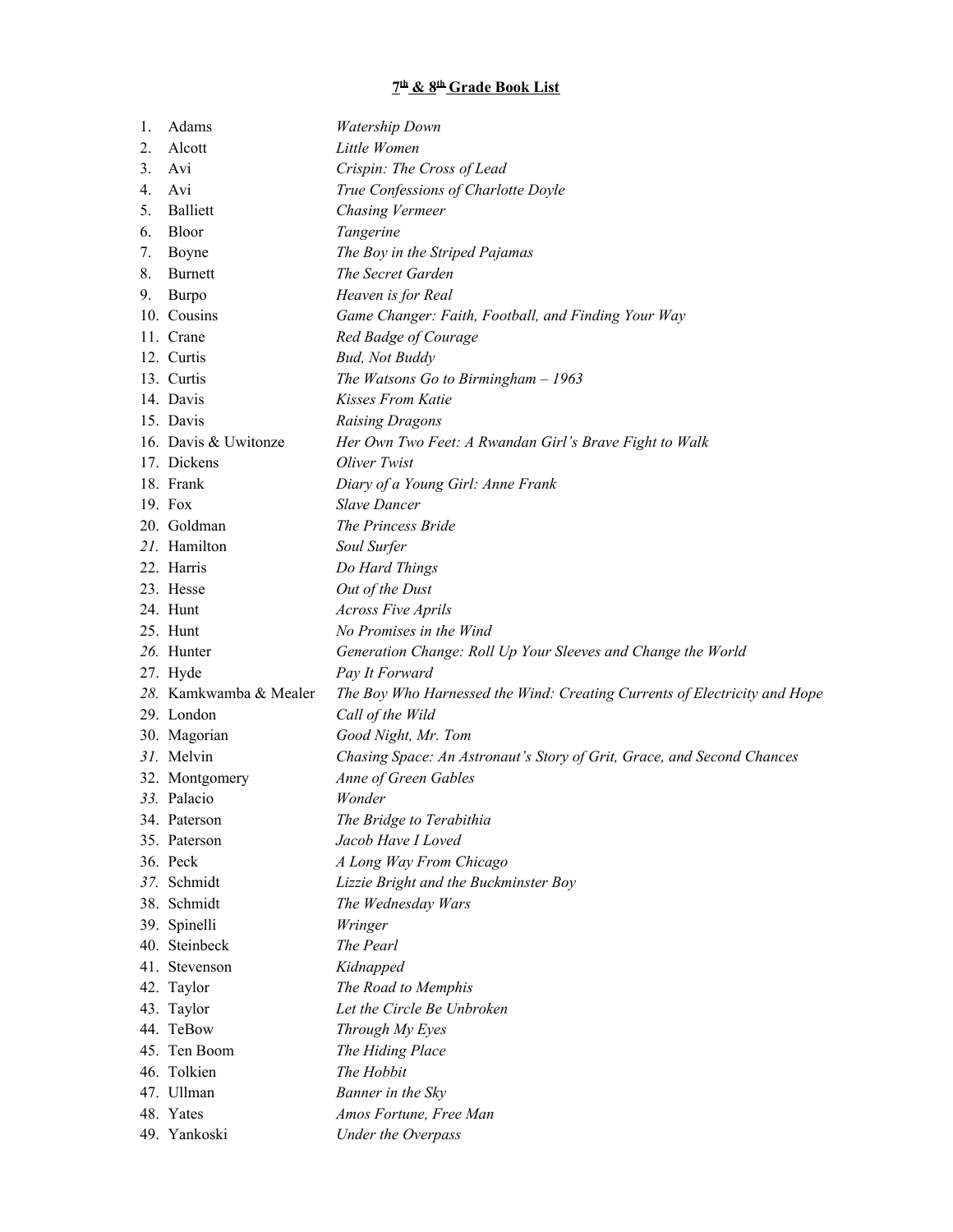# **English Reading Requirement Form**

| Quarter (circle one): |  |  |  |
|-----------------------|--|--|--|
| Your Name:            |  |  |  |
| Title of Book:        |  |  |  |
| Author of Book:       |  |  |  |

Answer the following questions in complete sentences:

1. What did you enjoy the most about the book? What did you enjoy the least?

1. What do you think was the author's purpose in writing the book?

1. Were there any Christian values present in the book? Explain.

Place a check mark in the blank next to the project you have completed.

- \_\_\_\_\_\_\_ Newscast
- \_\_\_\_\_ Skit/Reader's Theater
- \_\_\_\_\_\_\_ Mock Interview
- \_\_\_\_\_ Book Trailer/Advertisement
- \_\_\_\_\_ Shadow Box
- \_\_\_\_\_ Coloring Book
- \_\_\_\_\_ Song
- \_\_\_\_\_ Written Report

Parent Signature: \_\_\_\_\_\_\_\_\_\_\_\_\_\_\_\_\_\_\_\_\_\_\_\_\_\_\_\_\_\_\_\_\_\_\_\_\_\_\_\_\_\_\_\_\_\_\_\_\_\_\_\_\_\_\_\_\_\_\_\_\_\_\_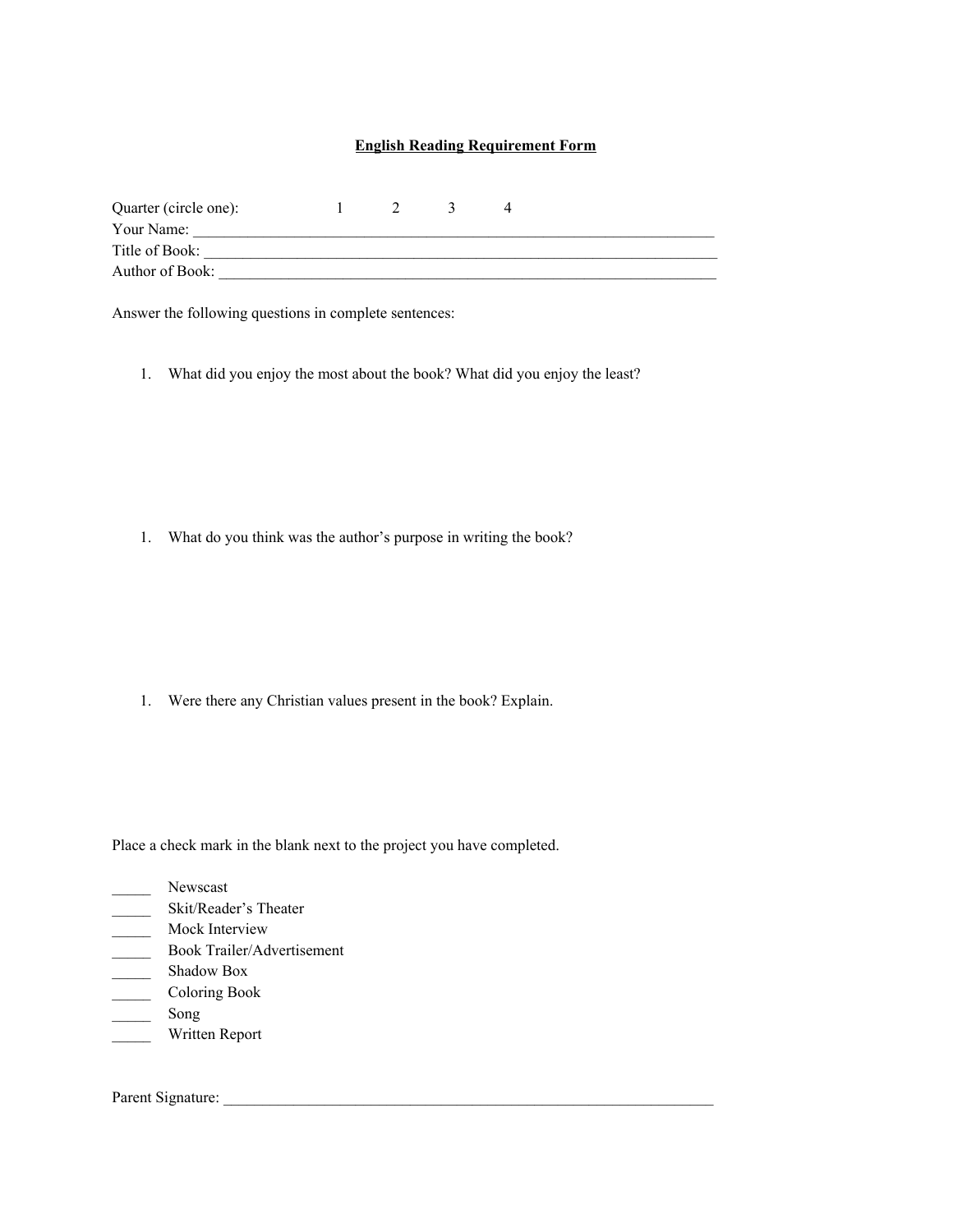#### **Newscast**

You are to write a television newscast and present your newscast to the class, live or in video format. The information from your book should be presented as though you were a news reporter with breaking news. Be sure you include a detailed description of the characters, setting, and plot in your newscast. You may write your newscast on note cards as prompts or memorize it. Remember that eye contact is important!

What you will hand in to your teacher:

- Completed Reading Requirement Form
- Newscast (written or typed)
- Live or video performance required

Evaluation:

| /10                   | Content (characters, setting, plot, etc.)                |
|-----------------------|----------------------------------------------------------|
| $\tilde{\phantom{a}}$ | 2-3 minutes in length                                    |
| 5                     | Vocal qualities (volume, pace, unnecessary pauses, etc.) |
| ^                     | Eye contact                                              |
| `                     | Spelling/grammar of written or typed newscast            |
|                       | English Reading Requirement Form                         |

### **Coloring Book**

You are to create a sequenced coloring book that includes at least 10 pictures. The 10 pictures should include all the major moments of the story in the order in which they occurred. Each picture must be hand-drawn, neat, and colored. Each picture must also include a caption (sentence or two) that reflects what the picture is about.

What you will hand in to your teacher:

- Completed Reading Requirement Form
- Coloring book

Evaluation:

- \_\_\_\_\_/10 Content (major plot components in sequential order)
- \_\_\_\_\_/10 At least 10 neat/hand-drawn pictures included and bound
- \_\_\_\_\_/5 Captions included
- \_\_\_\_\_/5 Spelling/grammar of captions
- \_\_\_\_\_/5 English Reading Requirement Form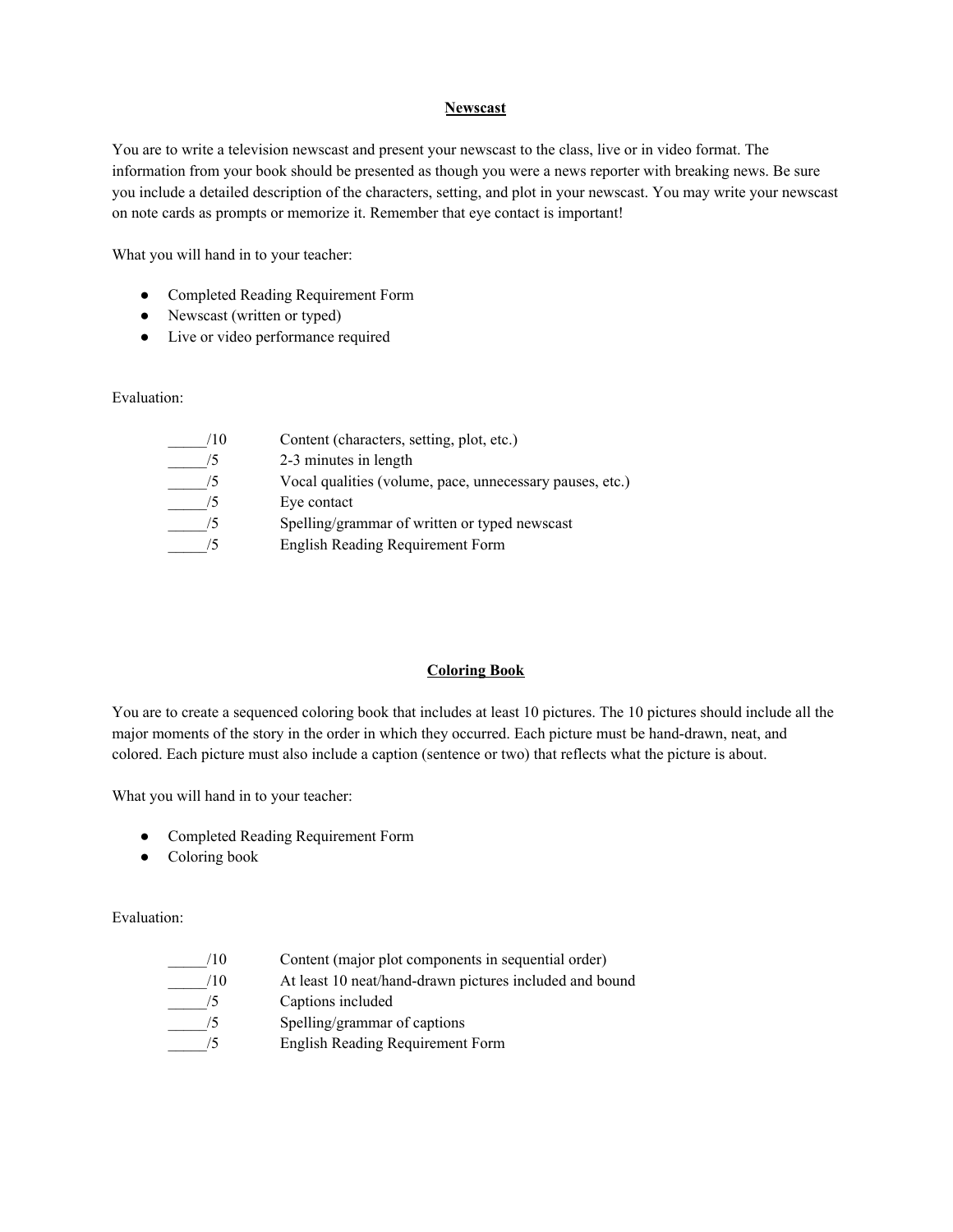### **Skit/Reader's Theatre**

Write (or type) a skit or reader's theatre of a scene from the book. Be creative! Select classmates, friends, or family members to join you in performing your skit or reader's theatre. This can be a live or video performance. Your performance needs to be 1:30 - 2 minutes in length. Practice, practice, practice!

What you will hand in to your teacher:

- Completed Reading Requirement Form
- Written (or typed) script
- Live or video performance required (1:30 2 minutes)

# Evaluation:

\_\_\_\_\_\_/10 Expressive performance \_\_\_\_\_/5 Written (or typed) script  $\frac{1:30-2 \text{ minutes in length}}{5}$ <br>  $\frac{1:30-2 \text{ minutes in length}}{5}$ <br>  $\frac{1:30-2 \text{ minutes in length}}{5}$ <br>  $\frac{1:30-2 \text{ minutes in length}}{5}$ Originality/creativity Spelling/grammar of written or typed script \_\_\_\_\_/5 English Reading Requirement Form

### **Written Report**

You are to write (or type) a brief (2-3 sentence) summary for each chapter. In addition, you must include a description of the setting and a description of each major character to which you are introduced.

What you will hand in to your teacher:

- Completed Reading Requirement Form
- Written report

Evaluation:

\_\_\_\_\_/15 Chapter summaries 10 Character descriptions \_\_\_\_\_/5 Setting description \_\_\_\_\_/5 English Reading Requirement Form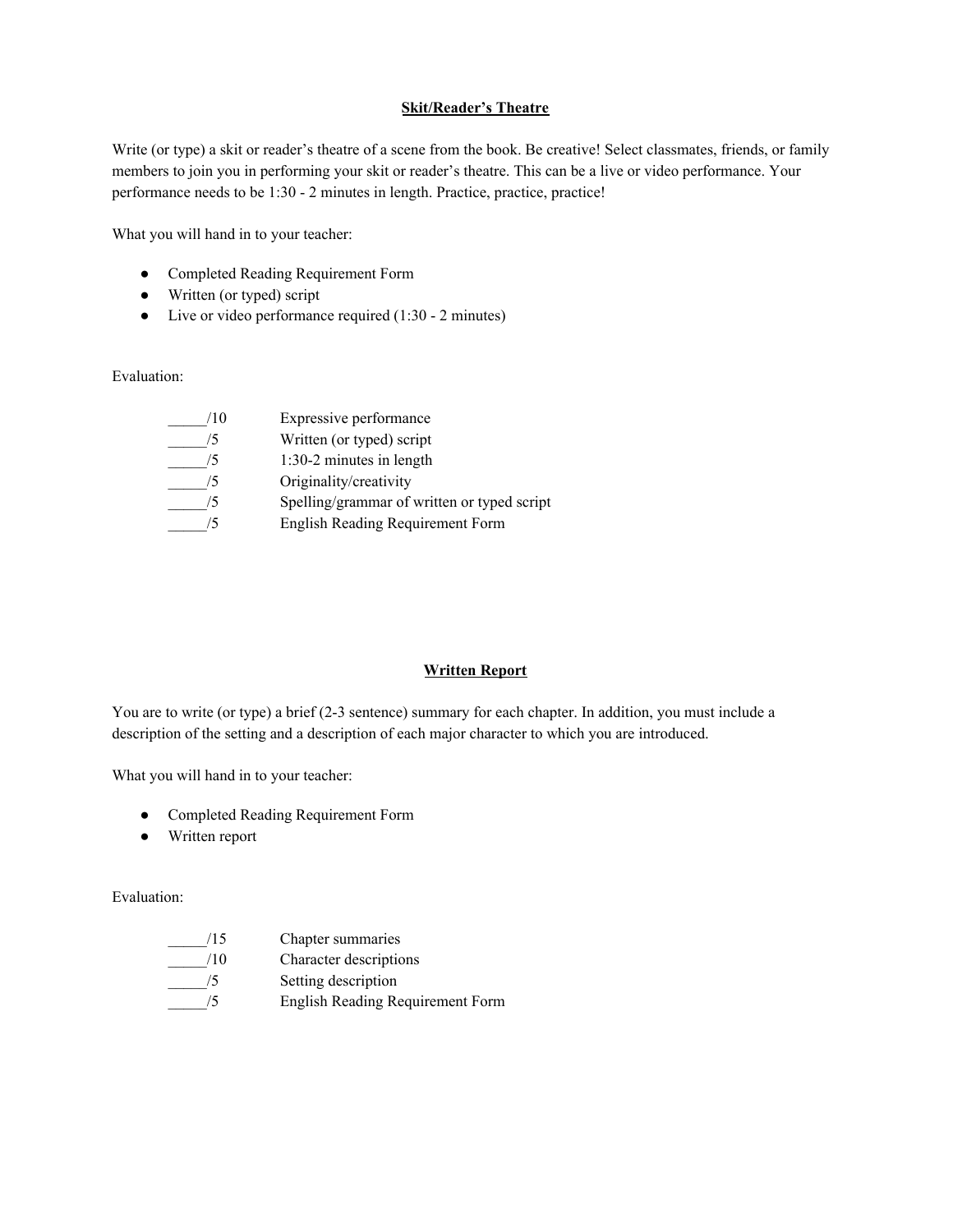### **Mock Interview**

Imagine you are the main character of your book and are being interviewed by a talk show host. Write out (or type) a collection of thoughtful questions that will be used to interview you. Then write out (or type) an answer for each of the questions using what you have learned in your reading. Select a classmate, friend, or family member who will serve as the talk show host. Make a copy of the questions and answers for both you and the individual you have selected. Practice, practice, practice! Your performance may be live or in video format.

What you will hand in to your teacher:

- Completed Reading Requirement Form
- Interview questions and answers (written or typed)
- Live or video performance required

Evaluation:

| /10 | Content (thoughtful questions and answers)               |
|-----|----------------------------------------------------------|
|     | 2-3 minutes in length                                    |
|     | Vocal qualities (volume, pace, unnecessary pauses, etc.) |
|     | Performance (expressive, believable, etc.)               |
|     | Spelling/grammar of written or typed interview           |
|     | English Reading Requirement Form                         |
|     |                                                          |

#### **Book Trailer/Advertisement**

Create an enticing trailer or advertisement for the book. This can be video or written in format. Your goal is to "sell" the book, making it sound like a "must read." Be sure to include the major characters, setting, and plot, but don't give away the ending! Be persuasive!

What you will hand in to your teacher:

- Completed Reading Requirement Form
- Video trailer or written advertisement

Evaluation:

- \_\_\_\_\_/10 Content (characters, setting, plot, etc.) \_\_\_\_\_/10 Persuasive – grabs attention \_\_\_\_\_/5 Originality/creativity \_\_\_\_\_/5 Vocal qualities (if video) or spelling/grammar (if written)
- \_\_\_\_\_/5 English Reading Requirement Form